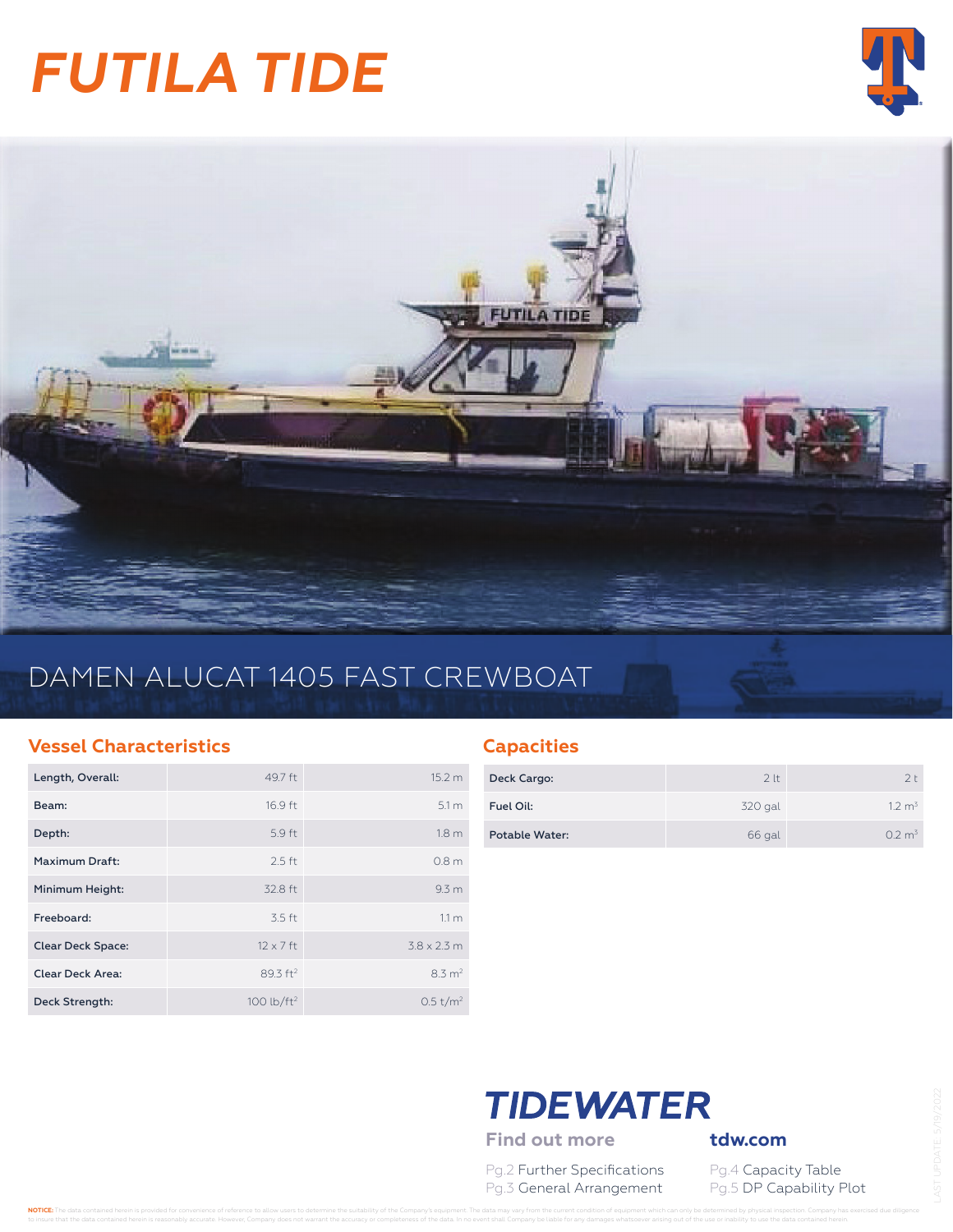## Further specifications **FUTILA TIDE**



### **Machinery**

| Main Engines (2):       |          |      | Caterpillar 3406E   |
|-------------------------|----------|------|---------------------|
| Total HP:               |          |      | 1,100               |
| Propellers (2):         |          |      | <b>HAMILTON 322</b> |
| Primary Generators (1): | $5.2$ kw | 230v | 50 <sub>hz</sub>    |
| Driven by:              |          |      | MAIN FNGINE         |

## **Performance**\*

| <b>Fuel Consumption Vs Speed</b> |                                                  |
|----------------------------------|--------------------------------------------------|
| Maximum:                         | 4.9 $\rm m^3$ /day (54 gph) @ 30 knots           |
| Cruising:                        | 4.7 $\frac{m^3}{day}$ (52 gph) $\omega$ 25 knots |
| Economical:                      | 4.2 $\rm m^3$ /day (46 gph) @ 20 knots           |
| Range @ 25 Knots:                | $150 \text{ nm}$                                 |

| Anchors (1):  | 53 lb Pool type              |
|---------------|------------------------------|
| Anchor Chain: | 10 m of 10 mm chain per side |

## **Deck Equipment Nav/Comms Equipment**

| Radar(s):      |                                 |
|----------------|---------------------------------|
| Depth Sounder: |                                 |
| Radio:         | $2 \times VHF$ ; $1 \times SSB$ |

## **Registration**

| Flag:            |         | Vanuatu                 |
|------------------|---------|-------------------------|
| Year Built: 2001 |         | <b>Call Sign: YJRU8</b> |
| Builder:         |         | <b>DAMEN SHIPYARDS</b>  |
| Tonnage (ITC):   | $22$ GT | 8 NT                    |

### **Accommodations**

| <b>Passenger Seats:</b> |  |
|-------------------------|--|
| Certified to Carry:     |  |

\*Approximate values assuming Ideal Conditions

### **tdw.com**

NOTICE: The data contained herein is provided for cor t the data contained herein is reasonably accurate. However, Company does not warrant the accuracy or completeness of the data. In no event shall Company be liable for any damages whatsoever arising out of the use or inabi